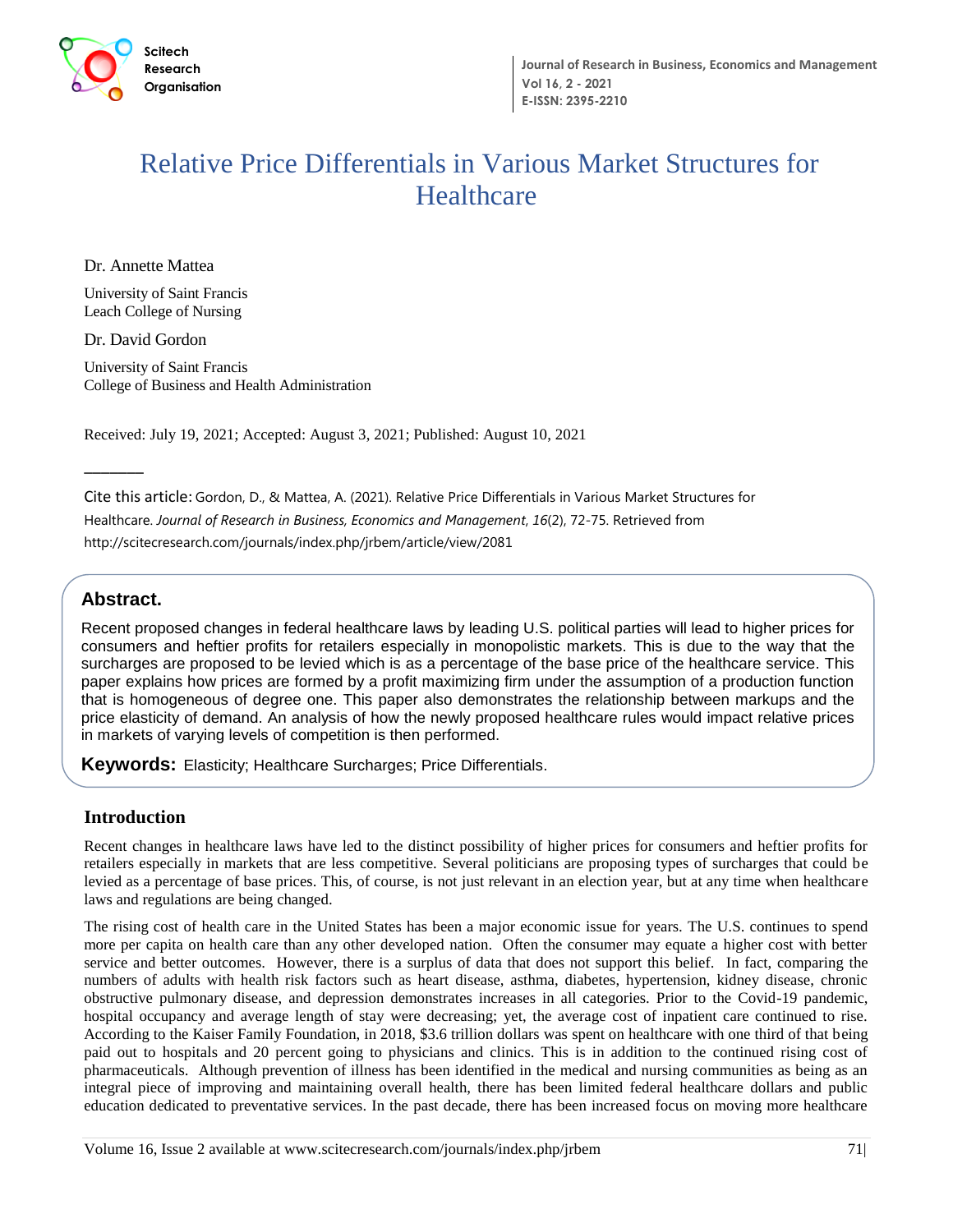services to less costly outpatient options; however, this remains focused on early recognition and treatment versus prevention. Americans are not buying better healthcare services leading to improved outcomes but instead, they are buying services that continue to become more expensive. Both political parties focus on access to healthcare but has this really improved? Will overall health improve under current or proposed healthcare laws or leave the American people with limited monopolistic options and rising healthcare insurance costs that can bankrupt their life savings?

## **Retailer Markups under Profit Maximization**

It is assumed that all retailers in the healthcare market are interested in maximizing their profits and face constant returns to scale production function. The general case is assumed where total revenue (TR) is equal to the product of the quantity of services or output (Q) produced or provided and subsequently sold and also the price (P) of the product/service. Total cost (TC) is assumed to be a function of the quantity of output produced or service provided. Profit  $(\pi)$  is always the difference between TR and TC. In mathematical terms the profit function can be shown as:

$$
(1) \quad \pi = TR - TC = PQ - TC(Q)
$$

In order to find the profit maximizing quantity of output/service we need to differentiate (1) with respect to Q. This generates equation (2) below.

 $d\pi/dQ = (dP/dQ)Q + P - (dTC/dQ)$  {where  $dTC/dQ$ } is the marginal cost (MC)}

(2)  $P = MC - (dP/dO)Q$ 

We can consider the term -(dP/dQ)Q a retailer markup (m) which would be positive assuming the customary assumption about (dP/dQ) being negative.

$$
(3) P = MC + m
$$

Taking into consideration the assumption of constant returns to scale equation (3) can be written as (4).

(4)  $P = AC + m$ 

The price elasticity of demand measures how sensitive quantity demanded is to a change in price and is shown in equation (5) as a non-negative value.

(5)  $E = -(dQ/dP)(P/Q) \ge 0$ 

This can then be presented in terms of P and inserted into the term for retailer markup  $(-\frac{dP}{dQ})Q$  to arrive with equation (6).

(6)  $m = P/E$ 

The major significance of (6) is that it shows an inverse relationship between m and E. The more elastic the demand for the good/service the lower the potential markup by the retailer. The more inelastic the demand the higher the potential markup.

### **Price Elasticity and Market Structure**

The price elasticity of demand is a function of four variables: the number of available substitutes, the time one has to make demand decisions, the durability of a product and the proportion of total expenditures the good absorbs. The more substitutes that are available the more elastic the demand becomes. The more time one has to make a demand decision the more elastic the demand. The more durable a product the more elastic the demand. (The purchase of a durable product can be postponed for a period of time or the good can be repaired thus delaying the purchase of a replacement item.) The greater the percentage of the budget that the good takes up the more elastic the good will be.

There are four different market structures that are normally identified in economics: perfect competition (or the slightly different pure competition), monopolistic competition, oligopoly and monopoly. Perfect competition is characterized by having many sellers, homogeneous products/services, easy entry into the market (no barriers to entry) and perfect information. Each firm is a price taker under perfect competition. Monopoly is the polar opposite of perfect competition. Only one seller exists in this market. There is assumed to be no close substitutes for the good/service being sold or provided by the monopolist and there are prohibitive legal and/or economic barriers to entry that prevent any competition. Oligopolies and industries categorized as monopolistically competitive are a hybrid of perfect competition and monopoly. For purposes of this paper these two market structures will be identified collectively as imperfect competition. Prices become higher and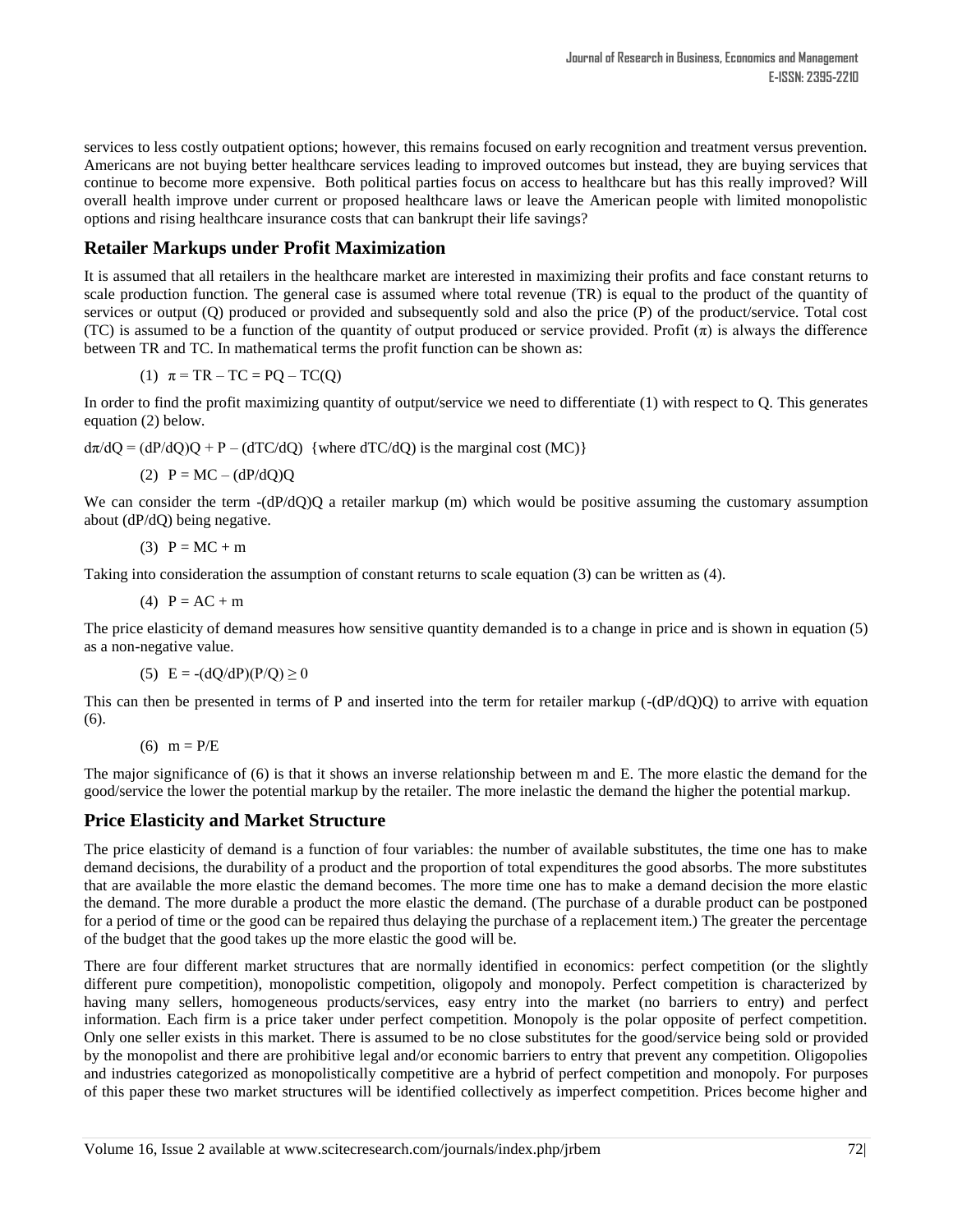output becomes lower as we advance from perfect competition to imperfect competition and then finally to monopolies where prices will be the highest and output the lowest of any type of market structure.

#### **Relative Price Differentials**

As a market becomes more competitive three results take place. First, the more competitive a market is the more substitutes that will be available for consumers to choose from. Secondly, a higher level of competition furnishes consumers with more time to make choices, since they will not be as worried about the supply of the good running out as quickly as it might if only one firm was producing the item. Finally, competition can foster the availability of firms that repair durable goods, thus extending the life of a durable good. These three results imply the price elasticity of demand will tend to be much more elastic under perfect competition than under imperfect competition or monopoly. The ranking of price elasticity in markets from relatively more elastic to relatively more inelastic would be perfect competition – imperfect competition – monopoly. The markups have the following relationship:

 $Mm > Mo > Mc$ 

Where Mm is the markup for a monopolist, Mo the markup under imperfect competition and Mc the markup for a perfectly competitive firm. This follows from equation (6).

If we assume that each firm faces an identical cost function we generate the following base price (BP) equations.

- $(1)$  BPm = AC + Mm
- (2)  $BP0 = AC + Mo$
- (3) BPc =  $AC + Mc$

Given the information on the relative markups under each type of firm/market we have the following:

 $B Pm > B Po > B Pc$ 

Consumers would pay higher prices when markets are less competitive. This is due to the higher markups afforded by the varying demand elasticities.

The recently proposed changes in laws governing healthcare will make this difference between competitive prices and monopolistic prices even greater. This is due to the way the healthcare surcharges are applied. Each firm applies the surcharges as a percentage of the base prices. For each base price the actual price paid by consumers (P) will be BP  $(1 + i)$ where "i" is the percentage surcharge applied to the base price.

- (4)  $Pm = B P m (1 + i)$
- (5)  $Po = BPo(1 + i)$
- (6)  $Pc = BPc(1 + i)$

Since the percentage surcharge is assumed to be the same regardless of market structure the nominal differences in the consumer prices will be no larger than the nominal differences in base prices. For example,  $Pm - Pc > BPm - Bpc$ .

#### **Conclusion**

This paper demonstrates that recently proposed changes in laws regarding healthcare surcharges will increase prices in retail markets and alter relative prices among different market structures as well. The increases in prices were shown to vary depending on the level of competition within the market. In markets where less competition exist consumers will be burdened more than in more competitive markets. Consumers living in rural areas, for example, tend to be faced with less competitive markets thus they will be impacted more adversely by the recent legal changes.

#### **References**

- [1] Campbell, Colin D. and Rosemary G. Campbell, an Introduction to Money and Banking,  $5^{th}$  Ed., Dryden Press, New York, NY, 1984.
- [2] Cecchetti, Stephen G., Money, Banking and Financial Markets, 2<sup>nd</sup> Ed., McGraw-Hill, New York, NY, 2008.